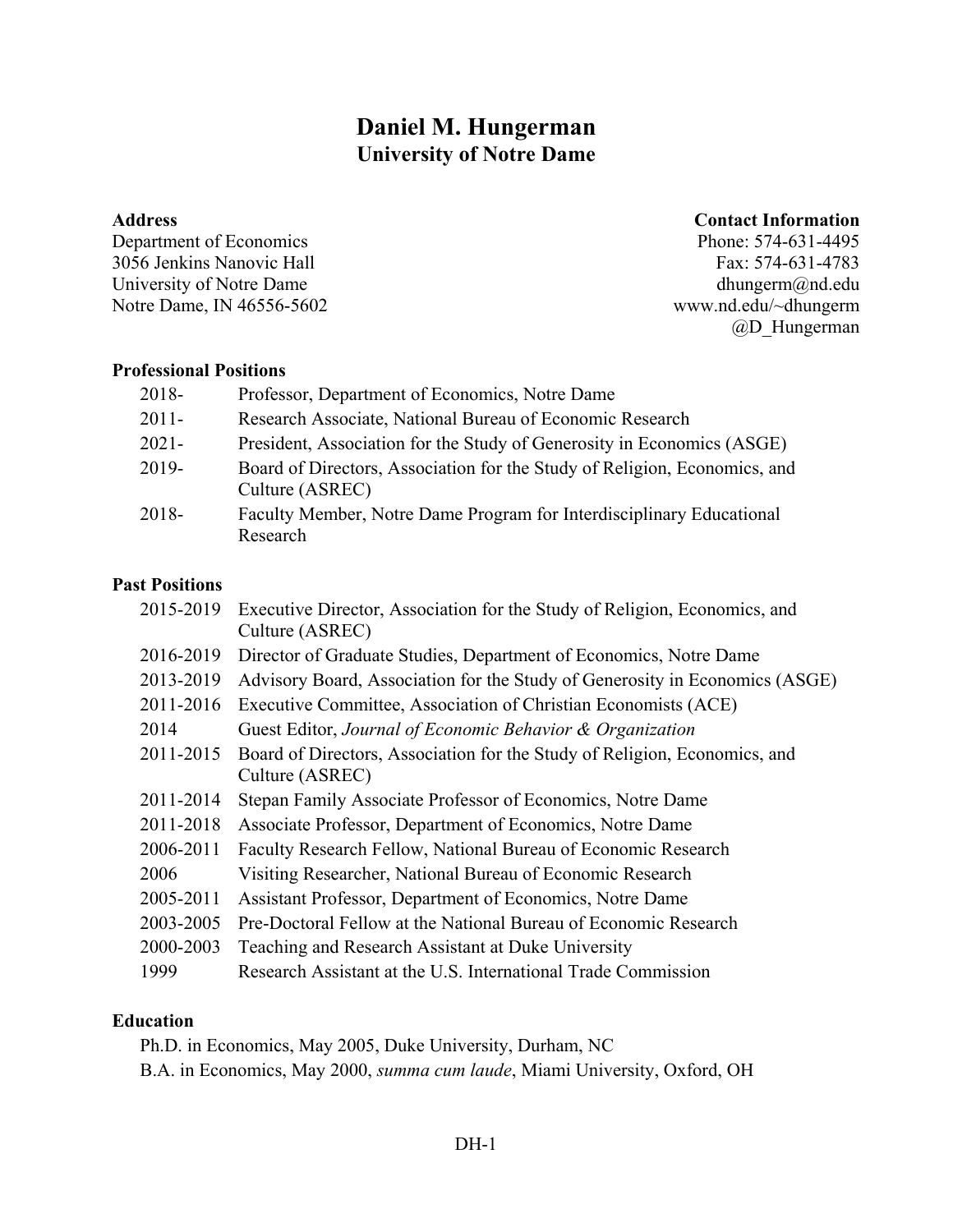### **Awards and Fellowships**

- Principal Investigator, Church Sexual Abuse Crisis Research Grant, \$49,262, 2019-2021
- Henkels Grant, \$10,000, Institute for Scholarship in the Liberal Arts, 2019
- Small Grant, Institute for Scholarship in the Liberal Arts, 2019
- Principal Investigator, \$144,829 Grant from the John Templeton Foundation, 2014-2016
- Principal Investigator, \$10,000 internal FRSPI Grant, 2015
- Principal Investigator, \$61,094 Grant from the John Templeton Foundation, 2012
- Principal Investigator, \$8,000 internal Seng Award, 2011
- Principal Investigator, \$165,461 Grant from the NICHD, 1R03HD057362-01A2, 2009- 2011
- Principal Investigator, \$46,650 Grant from the John Templeton Foundation, 2009
- Principal Investigator, \$150,000 Grant from the NICHD, 1R03HD058947-01A1, 2009- 2011
- Principal Investigator, \$3,000 internal Seng Award, 2011
- Principal Investigator, \$148,426 Spiritual Capital Research Grant from the Metanexus Institute, 2006-2008
- Dissertation Fellowship, National Bureau of Economic Research, 2004-2005
- Summer Research Grant, Duke University, 2004 (declined)
- Dissertation Fellowship, Louisville Institute of Religious Research, 2004
- Dissertation Fellowship, Social Science Research Council, 2003-2004
- Conference Travel Fellowship, Duke University, 2004
- Dissertation Fellowship, National Bureau of Economic Research, 2003-2004
- Study Grant, Southern Baptist Historical Library and Archives, 2003
- SBGB Award, Duke University Department of Economics, 2002-2003
- Research Stipend, Center for the Study of Philanthropy and Voluntarism, 2002
- Calvin Hoover Fellowship, Duke University, 2000-2001
- Joseph H. Hogan Research Fellowship, Miami University, 1999-2000

#### **Teaching Awards**

- Departmental Teaching Award, Spring 2016
- Departmental Teaching Award, Fall 2015
- Faculty Fellow, the Kaneb Center for Teaching and Learning at Notre Dame, 2013-2014
- Rev. Edmund P. Joyce, C.S.C. Award for Excellence in Undergraduate Teaching, 2012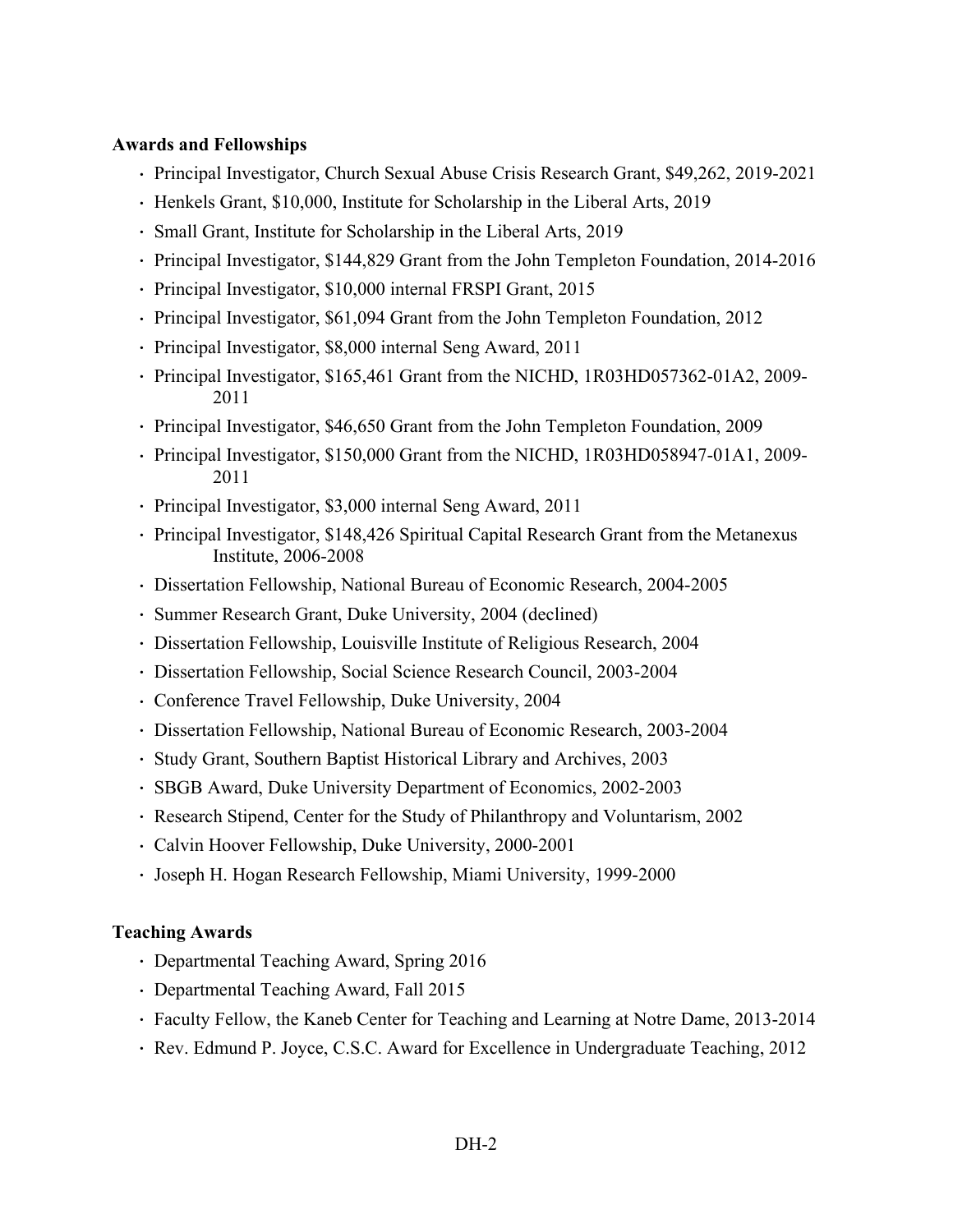#### **Publications**

- "Every Day is Earth Day: Evidence on the Long-term Impact of Environmental Voluntarism" forthcoming at *American Economic Journal: Applied Economics*. (with Vivek Moorthy)
- "Tax Evasion, Efficiency, and Bunching in the Presence of Enforcement Notches," forthcoming at *International Tax and Public Finance.*
- "Impure Impact Giving: Theory and Evidence," *Journal of Political Economy* 129 (2021), 1553- 1614. (with Mark Wilhelm)
- "Is Fertility a Leading Economic Indicator?" *Economic Journal* 131 (2021), 541-565. (with Kasey Buckles and Steven Lugauer)
- "Religious Institutions and Economic Wellbeing," in Melissa S. Kearney and Ron Haskins, eds., "How Cultural Factors Shape Children's Economic Outcomes," *Future of Children* 30, no. 1 (2020).
- "Beyond the Classroom: The Implications of School Vouchers for Church Finances," *The Review of Economics and Statistics* 101 (2019), 588-601 (with Kevin Rinz and Jay Frymark)
- "Economic Scholarship and Contemporary Religious Vitality," *Faith & Economics*, Spring (2019), 30-34.
- "Economics and Church State Research: Past, Present, Future", in *Advances in the Economics of Religion* (edited by Jean-Paul Carvalho, Sriya Iyer, and Jared Rubin, Palgrave, 2018), 155- 168 (with Tim Weninger)
- "Political Campaigns and Church Contributions: Evidence from Church Bulletins," *Journal of Economic Behavior & Organization* 155 (2018), 403-426 (with Kevin Rinz, Tim Weninger, and Chungeun Yoon)
- "The Incidental Fertility Effects of School Condom-Distribution Programs." *Journal of Policy Analysis and Management* 37 (2018), 464-492 (with Kasey Buckles)
- "Where Does Voucher Funding Go? How Large-Scale Subsidy Programs Affect Private-School Revenue, Enrollment, and Prices" *Journal of Public Economics* 136 (2016), 62-85 (with Kevin Rinz)
- "Does Church Attendance Cause People to Vote? Using Blue Laws' Repeal to Estimate the Effect of Religiosity on Voter Turnout," *British Journal of Political Science,* January (2016), 1-20 (with Alan Gerber and Jonathan Gruber)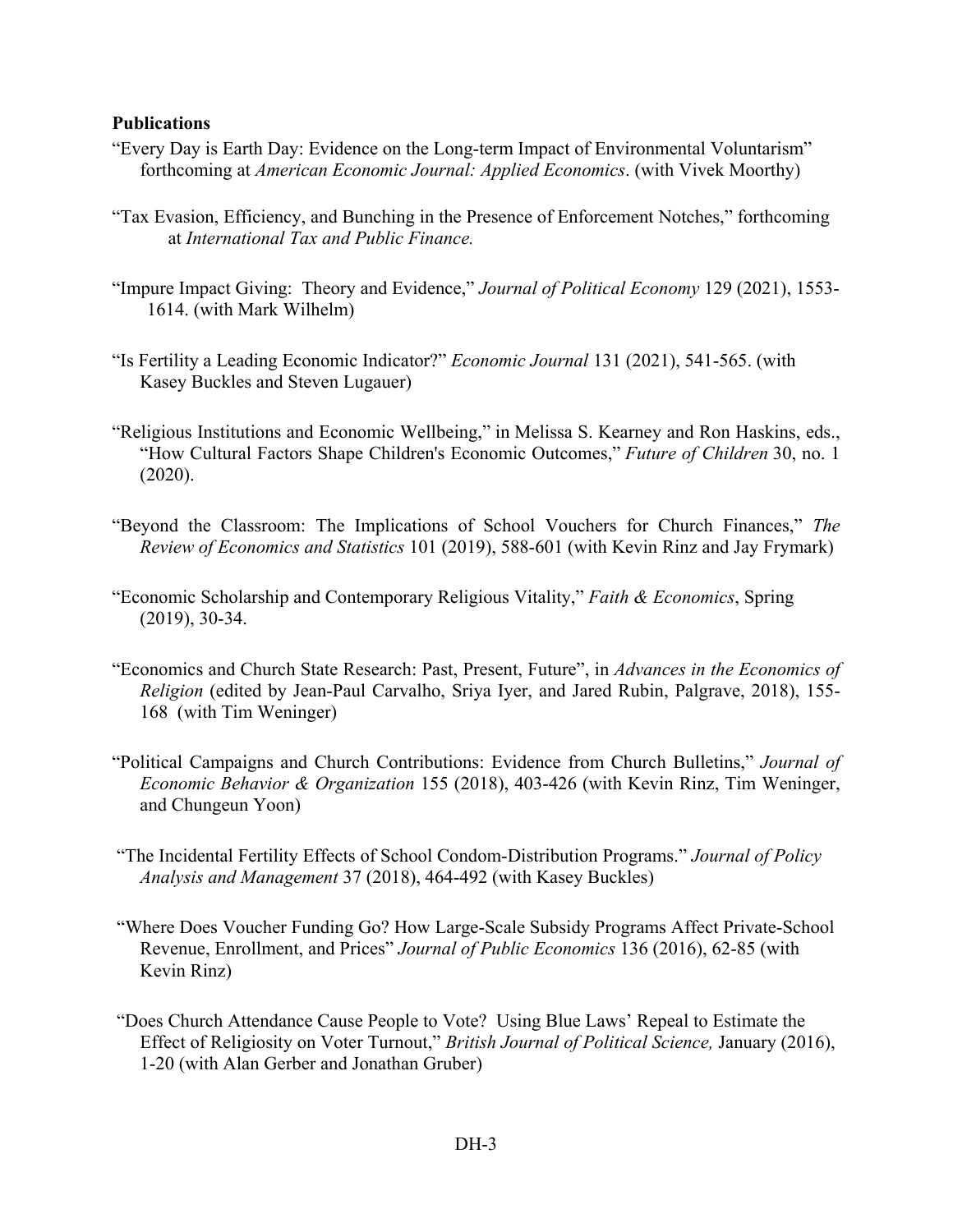#### **Publications, continued**

- "Do Religious Proscriptions Matter? Evidence from a Theory-Based Test," *Journal of Human Resources* 49 (4) (2014), 1053-1093.
- "Public Goods, Hidden Income, and Tax Evasion: Some Non-standard Results from the Warm-Glow Model," *Journal of Development Economics* 109 (2014), 188-202.
- "Economics, Religion, and Culture: A Brief Introduction," *Journal of Economic Behavior & Organization* 104 (2014), 1-3. (with Daniel Chen)
- "The Effect of Education on Religion: Evidence from Compulsory Schooling Laws," *Journal of Economic Behavior & Organization* 104 (2014), 52-63.
- "Season of Birth and Later Outcomes: Old Questions, New Answers," the *Review of Economics and Statistics* 95(3) (2013), 711-724. (with Kasey Buckles)
- "Substitution and Stigma: Evidence on Religious Competition from the Catholic Sex-Abuse Scandal," the *American Economic Journal: Economic Policy* 5(3) (2013), 227-253.
- "The Power of the Pill for the Next Generation," the *Review of Economics and Statistics* 94 (2012), 37-51*.* (with Elizabeth Oltmans Ananat)
- "Christian Scholarship in Economics at American Research Universities," *Faith & Economics* 58 (2011), 8-10.
- "Rethinking the Study of Religious Markets," in *The Oxford Handbook of the Economics of Religion*, edited by Rachel McCleary (Oxford: Oxford University Press, 2011), 257-275.

"Crowd Out and Diversity," *Journal of Public Economics* 93 (2009), 729-740.

"The Church vs. the Mall: What Happens When Religion Faces Increased Secular Competition?" *Quarterly Journal of Economics* 123 (2008), 831-862. (with Jonathan Gruber)

Reprinted in: *Recent Developments in Economics and Religion*, Paul Oslington, Paul S. Williams, and Mary Hirschfeld, eds., Cheltenham, United Kingdom: Edward Elgar Publishing, 2018.

"Race and Charitable Church Activity," *Economic Inquiry* 46 (2008), 380-400.

"Faith-Based Charity and Crowd Out During the Great Depression," *Journal of Public Economics* 91 (2007), 1043-1069. (with Jonathan Gruber)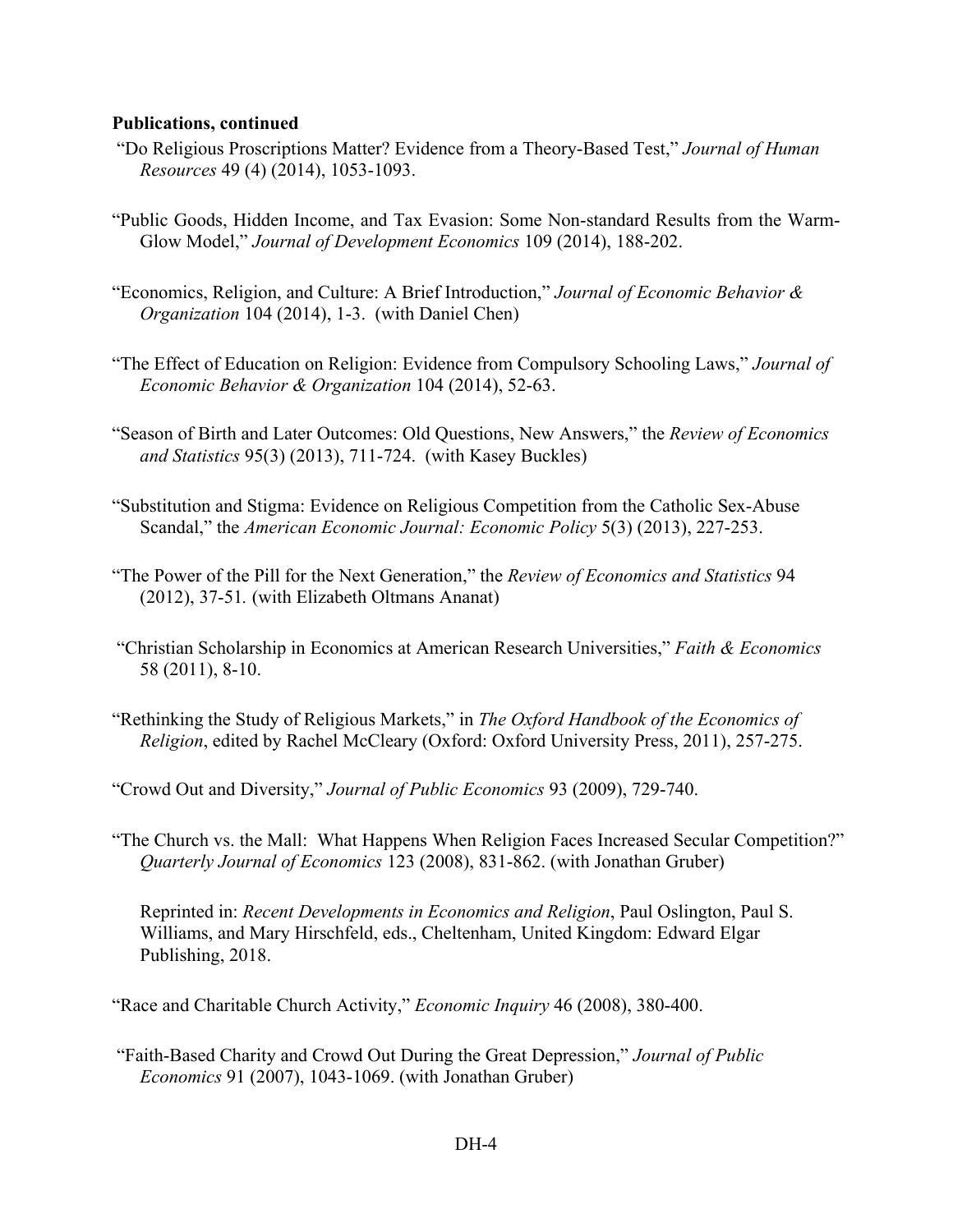### **Publications, continued**

"Are Church and State Substitutes? Evidence from the 1996 Welfare Reform," *Journal of Public Economics* 89 (2005), 2245-2267.

Reprinted in: *The Economics of Philanthropy and Fundraising, Volume I: Theory and Policy Toward Giving*, James Andreoni, ed., Cheltenham, United Kingdom: Edward Elgar Publishing, 2015.

Reprinted in: *Recent Developments in Economics and Religion*, Paul Oslington, Paul S. Williams, and Mary Hirschfeld, eds., Cheltenham, United Kingdom: Edward Elgar Publishing, 2018.

### **Working Papers**

"On the Tax Treatment of Large Charitable Gifts," Working paper, 2020.

"Opiates of the Masses? Deaths of Despair and the Decline of American Religion," Working Paper, 2022. (With Tyler Giles and Tamar Oostrom)

### **Presentations (Since 2011)**

*2021*

University of São Paulo, São Paulo, Brazil (via zoom); Utah State University, Logan, Utah (via zoom) (discussant); Indiana University East, Richmond Indiana (via zoom) (keynote speaker)

### *2020*

Cambridge University, Cambridge, England; ASSA Meetings (Session Organizer), San Diego, CA, Colgate University, Hamilton, NY (via zoom); Science of Philanthropy Conference, University of Chicago (via zoom); ASREC Conference (via zoom)

### *2019*

Copenhagen University, Copenhagen, DK, University of California Irvine, Irvine CA, Science of Philanthropy Conference, University of Chicago, Future of Children Conference,

Princeton, NJ, ASREC Conference, Boston MA. ASSA Meetings (Session Organizer), Atlanta, GA; Southern Economic Association Conference, Ft. Lauderdale, FL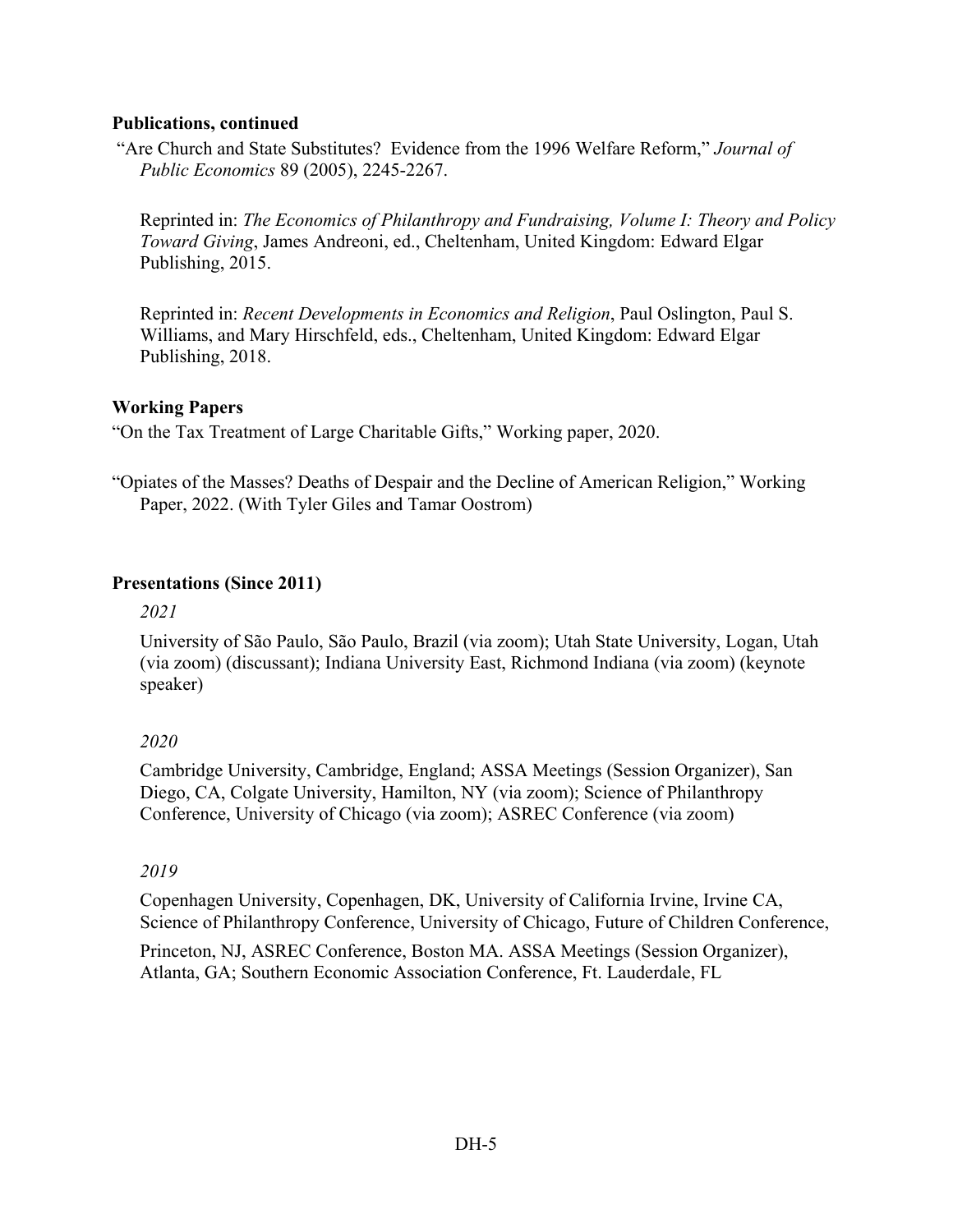# **Presentations (Continued)**

# *2018*

ASREC Conference, Orange, CA. Middlebury College, Middlebury, VT; National Tax Association Conference, New Orleans, LA.

# *2017*

University of Southern California, Los Angeles, CA; Cambridge University, Cambridge, England; APPAM Conference, Chicago, IL; Institute for Educational Initiatives, Notre Dame, IN; ASREC conference, Boston, MA; ASSA Meetings (Session Organizer), Chicago, IL; ASREC Conference, Boston, MA.

# *2016*

Giving Institute Conference, Chicago, Illinois; Advances with Field Experiments Conference, the University of Chicago, Chicago, Illinois; The Alford Group, Chicago, Illinois; ASSA Meetings (Session Organizer), San Francisco, CA; ASREC conference, Orange, California

# *2015*

ASSA Meetings (Session Organizer), Boston, MA; ASREC conference, Boston, MA; NBER Education/Children's Meeting, Cambridge, MA; Cleveland Federal Reserve, Cleveland, OH, Science of Philanthropy Initiative, University of Chicago, Chicago, IL; H2D2 Conference, University of Michigan, Ann Arbor, MI

# *2014*

NBER Education Meeting, Washington DC; Science of Philanthropy Initiative Conference (Session Chair), University of Chicago, Chicago, IL; ASREC conference, Orange, California; University of South Carolina, Columbia, SC

# *2013*

Beijing Forum, Peking University, Beijing, China; Bocconi University, Milan, Italy; Stockholm University (Economics), Stockholm, Sweden; Stockholm School of Economics (SITE), Stockholm, Sweden; Science of Philanthropy Initiative Conference (Session Chair), University of Chicago, Chicago, IL; NBER Conference on Economics and Religion (Conference Organizer), National Bureau of Economic Research, Cambridge, MA; George Mason University, Fairfax, VA; ASREC conference, Washington, DC; Celebrating 25 Years of Warm-Glow Conference, UCSD, San Diego, CA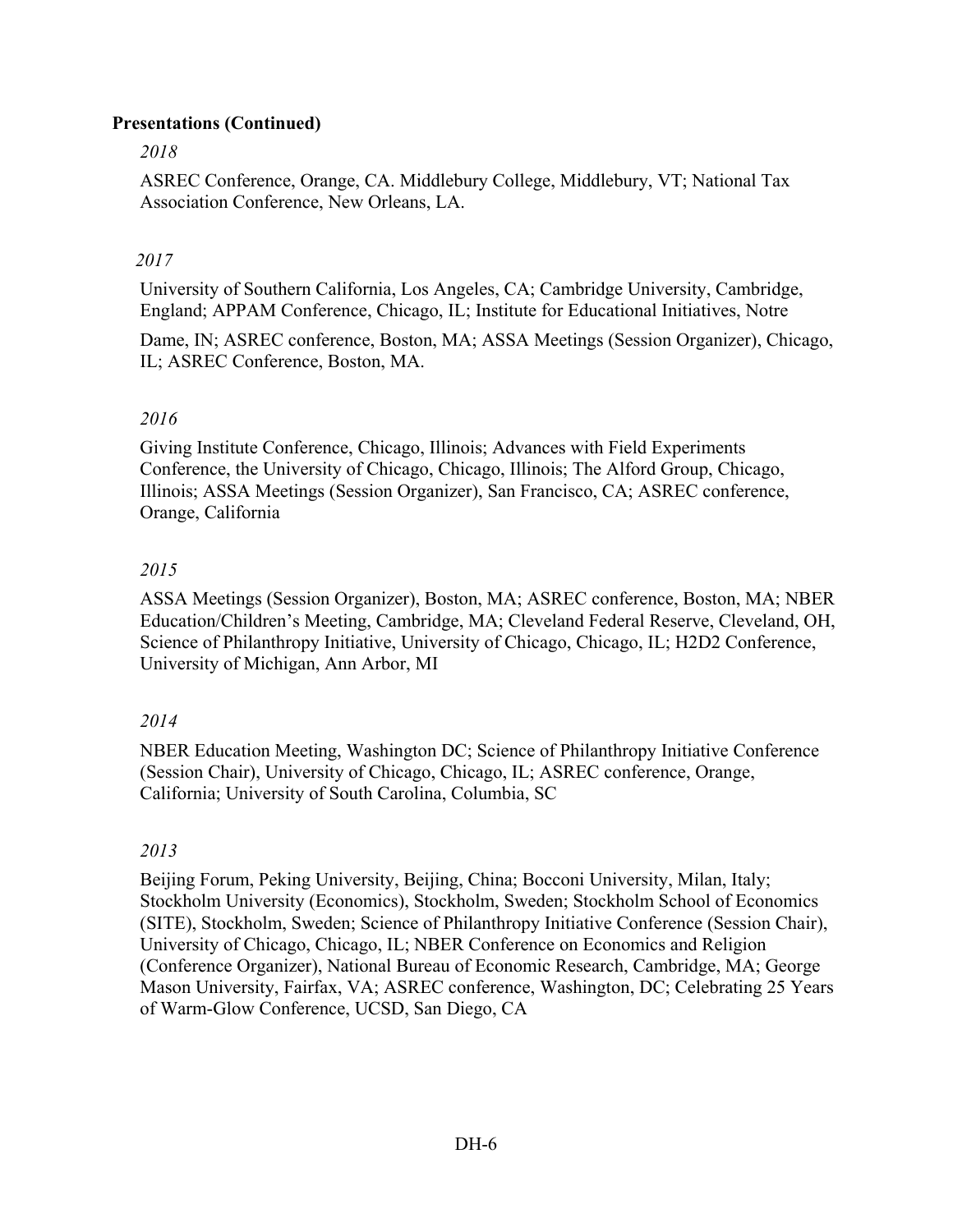### **Presentations (Continued)**

*2012*

ASSA Meeting, Chicago, IL; Texas A&M University, College Station, TX; ASREC conference, Orange, CA, McMaster University, Hamilton, ON

### *2011*

Princeton University, Princeton, NJ; Ohio State University, Columbus, OH; Harvard University, Cambridge, MA; ASREC conference, Washington, DC; University of California-San Diego, San Diego, CA; ASSA Meeting, Denver, CO; ACE Meeting, Denver, CO

### **Media Coverage**

This research has been covered by *The New York Times*, *The Washington Post*, *USA Today, The Wall Street Journal, The Christian Science Monitor*, *Reader's Digest*, *Newsweek, The Atlantic Monthly*, *Christianity Today*, CNN, Fox News, National Public Radio, the BBC, and other newspapers, radio stations and television stations.

### **Teaching**

Economics 10011 – Principles of Microeconomics (Undergraduate), taught in 2005, 2006, 2008, 2009, 2011, 2013, 2015, 2016, 2017, 2019

Economics 30331 – Econometrics (Undergraduate), taught in 2009

Economics 40575 – Public Economics (Undergraduate), taught in 2006, 2009

Economics 43501 – Charity & Voluntarism (Undergraduate writing intensive), taught in 2021

Economics 70700 – Public Economics (PhD Level),taught in 2008, 2009, 2012, 2014, 2016, 2018, 2019, 2021

#### **Students Supervised**

*Undergraduate (first placement)* Jack Sitarski (UCLA, Economics) Corey McNeilly (Teach for America) Jivesh DeSousa (Duke University, Economics) Kevin Baker (Yale, Economics) Tim Bossidy (Travelers)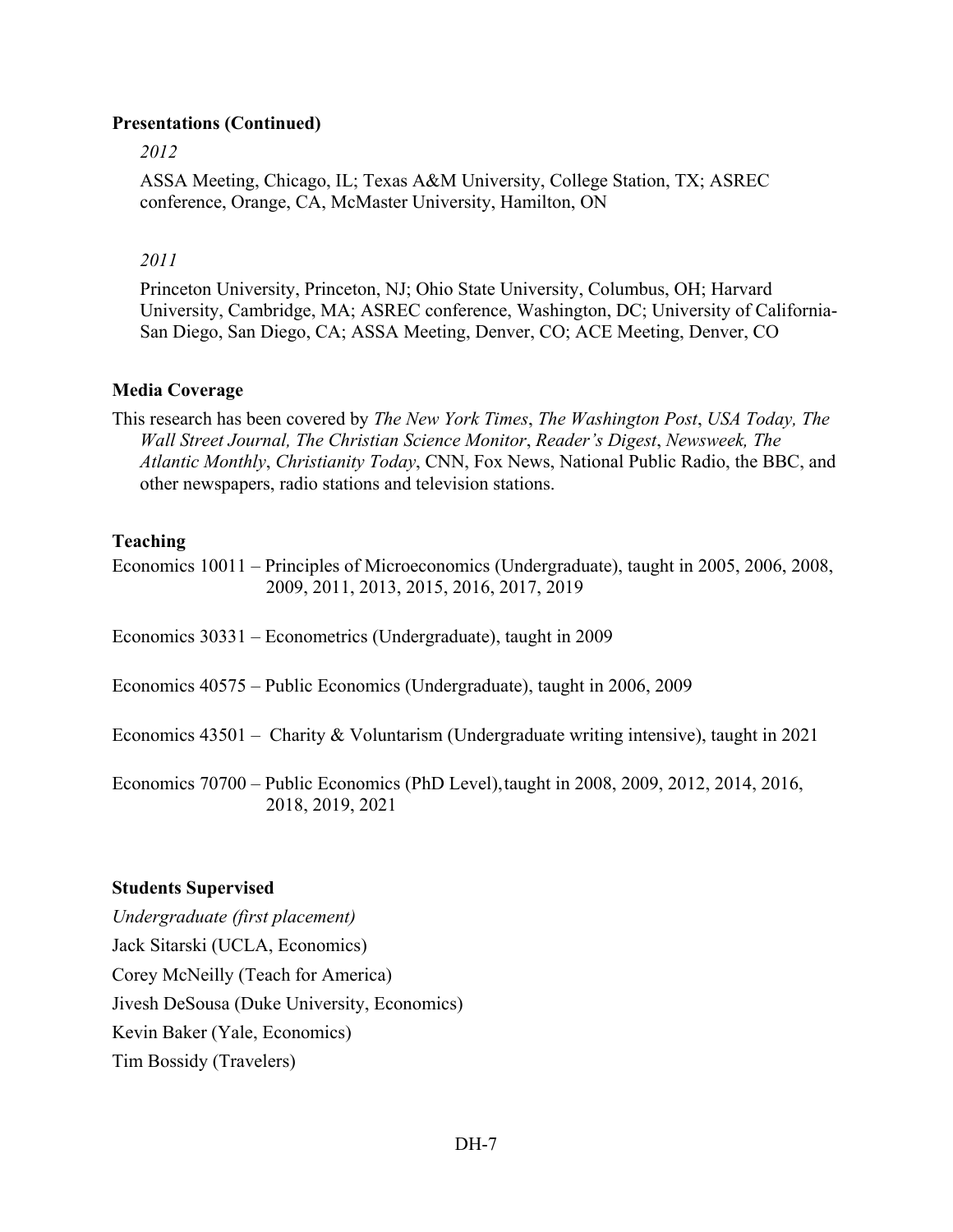#### **Students Supervised, continued**

*Graduate (first placement)* Tyler Giles, Advisor (Wellesley College) Vivek Moorthy, Committee member (College of the Holy Cross) Wenbo Li, Co-advisor w/Abbie Wozniak, (Ma Yinchu School of Economics, Tianjin University) Chungeun Yoon, Committee member (KDI School of Public Policy and Management) Lena Lindbjerg Sperling (Copenhagen Business School Assessment Committee, 2019) Reyes Ruiz, Advisor (Altor Investment Bank) Kevin Rinz, Advisor (US Census Bureau) Kathryn Baker, Committee member (Marquette University) Ning Jha, Committee member (Central University of Finance and Economics, Beijing)

### **Other Services**

Chair's Advisory Committee, Economics Department, Notre Dame, 2021-

Mentor in the Notre Dame *Building Bridges Mentoring Program*, various years from 2013-

Alumni Advisory Group, Economics Department, Miami University, 2013-2020

Award Committee for Henkels Grants, ISLA , 2020

External Reviewer for Economics Department at the University of Wisconsin Milwaukee, 2019

Program Chair, Association for the Study of Generosity in Economics, 2016-2019

Recruiting Committee, Economics Department, Notre Dame, 2013-2014

Advisory Board, Association for the Study of the Grants Economy, 2013

Awards Committee for the Rev. Edmund P. Joyce, C.S.C. Award for Excellence in Undergraduate Teaching, 2013

Nominating Committee, Association of Christian Economists, 2008

Reviewer for *The American Economic Journal: Applied Economics, The American Economic Journal: Economic Policy, The American Economic Review, The American Economic Review Insights, The B.E. Journal of Economic Analysis and Policy, Canadian Journal of Economics, Demography, The Eastern Economic Journal, Econometrica, The Economic Journal, Economic Inquiry, Economica, The Economics of Education Review, Economics Letters, Education Economics, Games and Economic Behavior, Health Economics, International Tax and Public Finance, The Journal of Accounting and Public Policy, The Journal of Economic Dynamics and Control, The Journal of the European Economic*